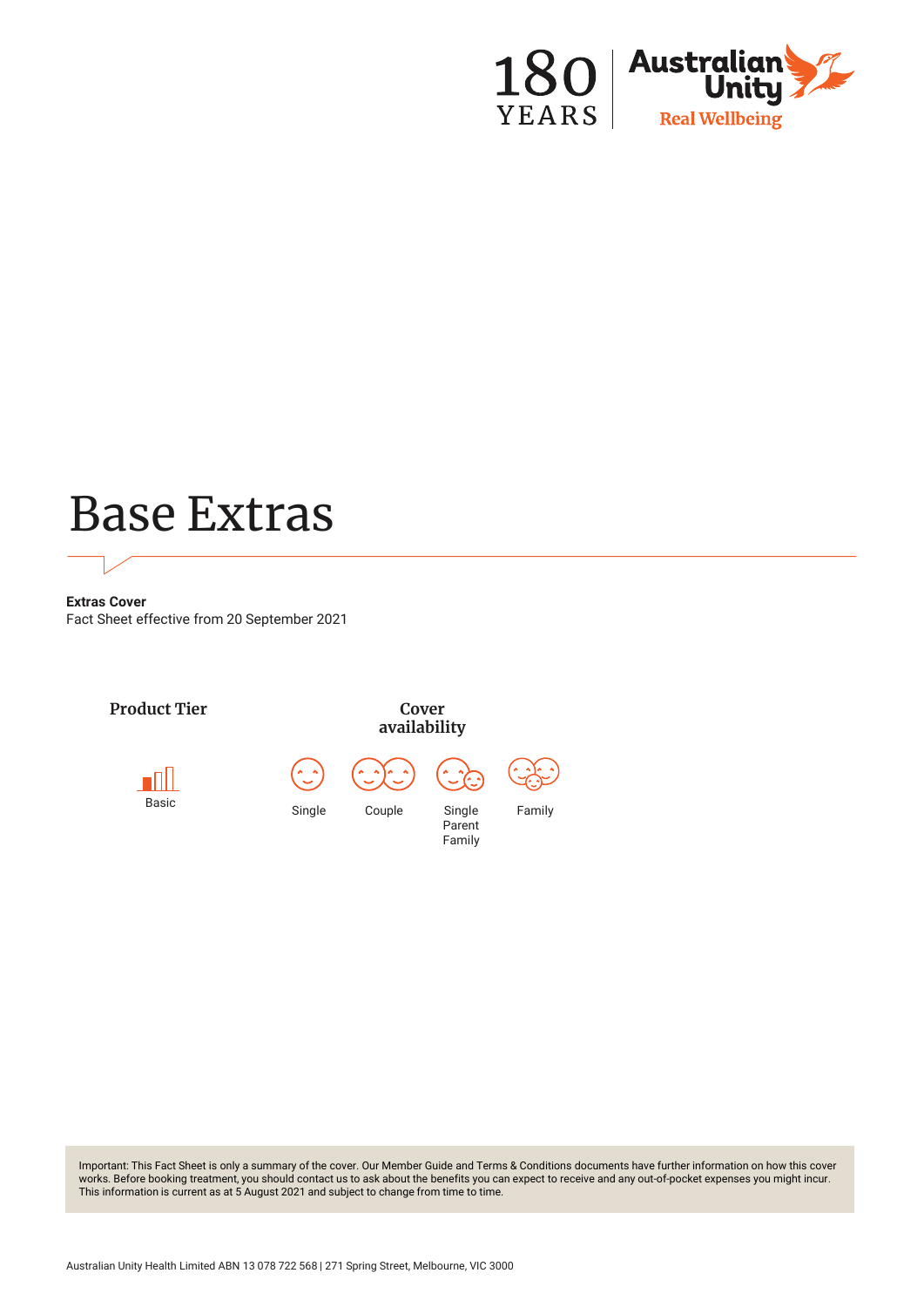## Base Extras



lenses, and optical consultations.

| <b>Dental</b>              | What you'll get back | Yearly limit (January-December)                                                                                  | <b>Waiting Period and Additional Information</b>                                                                                                           |
|----------------------------|----------------------|------------------------------------------------------------------------------------------------------------------|------------------------------------------------------------------------------------------------------------------------------------------------------------|
| <b>Preventative Dental</b> | Set amounts per item |                                                                                                                  | No waiting period                                                                                                                                          |
| <b>General Dental</b>      | Set amounts per item | Combined maximum of \$500 per person<br>Base Extras does not include access to<br>No Gap Dental Network benefits | No waiting period for selected diagnostic services<br>2 month waiting period for all other services<br>Includes most fillings and simple tooth extractions |

| Optical        | What you'll get back       | Yearly limit (January- December) | <b>Waiting Period and Additional Information</b>                                                       |
|----------------|----------------------------|----------------------------------|--------------------------------------------------------------------------------------------------------|
| <b>Optical</b> | Up to 100% of the cost per | \$150 per person                 | 6 month waiting period                                                                                 |
|                | item                       |                                  | For prescription glasses, contact lenses or repairs<br>supplied by an optometrist in private practice. |
|                |                            |                                  | Excludes non-prescription sunglasses and contact                                                       |

| <b>Physical Therapies</b>                                   | What you'll get back                                   | Yearly limit (January-December)                                                       | <b>Waiting Period and Additional Information</b>                         |
|-------------------------------------------------------------|--------------------------------------------------------|---------------------------------------------------------------------------------------|--------------------------------------------------------------------------|
| Physiotherapy                                               | \$40 per consultation                                  | Combined maximum of \$150 per person                                                  | 2 month waiting period<br>Includes sports physiotherapy and hydrotherapy |
| <b>Exercise Physiology</b>                                  |                                                        |                                                                                       | 2 month waiting period<br>Includes hydrotherapy                          |
| <b>Chiropractic and</b><br>Osteopathy                       | \$30 per consultation<br>\$30 for a chiropractic x-ray | Combined maximum of \$100 per person<br>Limit of one chiropractic x-ray per<br>person | 2 month waiting period                                                   |
| Acupuncture<br><b>Remedial Massage</b><br><b>Myotherapy</b> | \$30 per consultation                                  | Combined maximum of \$150 per person                                                  | 2 month waiting period                                                   |

| Medicines                  | What you'll get back  | <b>Yearly limit (January-December)</b> | <b>Waiting Period and Additional Information</b>                                                                                     |
|----------------------------|-----------------------|----------------------------------------|--------------------------------------------------------------------------------------------------------------------------------------|
| <b>Travel Vaccinations</b> | Up to \$50 per script | \$100 per person                       | No waiting period                                                                                                                    |
|                            |                       |                                        | For approved travel vaccines, supplied and<br>administered in Australia prior to departure and for<br>the purpose of overseas travel |

| Ambulance                                                 | What you'll get back | Yearly limit (January-December) | <b>Waiting Period and Additional Information</b>                                                                                                                                                                                                          |
|-----------------------------------------------------------|----------------------|---------------------------------|-----------------------------------------------------------------------------------------------------------------------------------------------------------------------------------------------------------------------------------------------------------|
| <b>Emergency Ambulance</b>                                | 100% of the cost     | <b>Unlimited</b>                | No waiting period                                                                                                                                                                                                                                         |
|                                                           |                      |                                 | Unlimited Emergency Ambulance transportation<br>provided that the transport is coded and invoiced<br>as emergency transport by a recognised State<br>Ambulance authority. Benefits are not payable if<br>ambulance service is already covered by a State- |
| <b>Ambulance Attendance</b><br>where you are not taken to | 100% of the cost     | 2 attendances per person        | based scheme or your ambulance subscription.                                                                                                                                                                                                              |
| hospital                                                  |                      |                                 | Where an Extras cover is taken with Hospital cover.<br>benefits are payable under the Hospital cover only,<br>except where the Extras product offers additional<br>benefits not included on Hospital.                                                     |

### **Additional Benefits of the Cover**

#### **Preventative Health Services**

Australian Unity is committed to our members' wellbeing. Some health conditions may be prevented or reduced via simple lifestyle changes like a good diet and increased physical activity. Preventative Health Services can offer practical support to help bring about positive change in members' lives. The following Preventative Health Services are offered under your cover: **Doctor Health Checks, Quit Smoking and Weight Loss**. To check your eligibility, which providers and programs you are able to use and any waiting periods that may apply, please contact Australian Unity. More information can be found at australianunity.com.au/wellnessbenefits